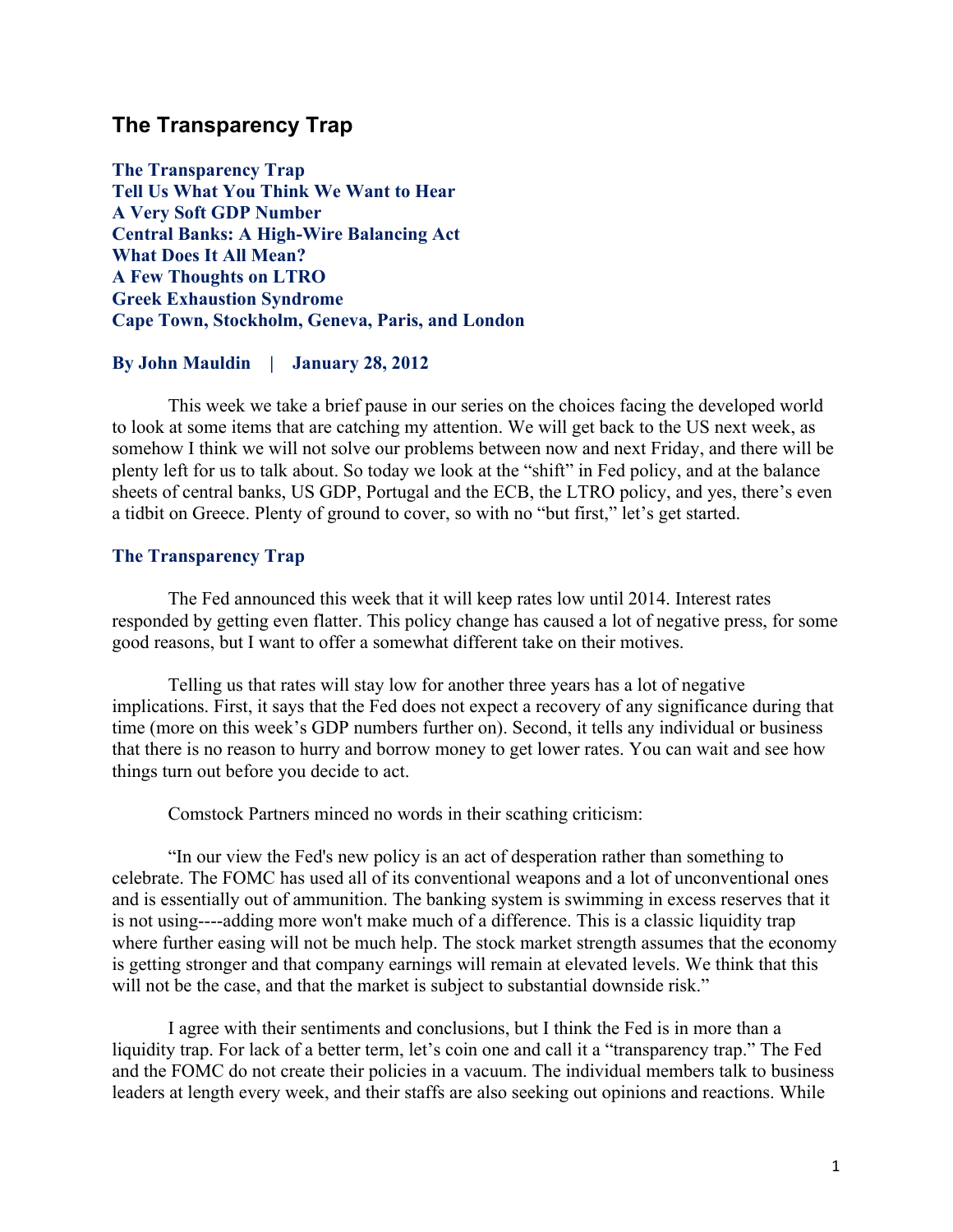they may not talk to you and me, they are aware of the reactions to their positions. Let's take that as a given. These are not men and women who are easily pushed into a position. They get where they are by being able to forcefully take a position and push for their policies. We may not like their positions, but they put some thought and a lot of work into making them. Frankly, it is a damn hard job. No matter what they do, they will make a lot of people upset. And this week is a case in point.

Ben Bernanke has been quite open in that he wanted a more transparent Fed. He wanted explicit inflation targets long before he joined the Fed. He wanted more communication and openness from the FOMC. Many in the media and elsewhere lauded those sentiments, including me, as the more we know about their thought process, the better we can all plan.

However, there were others who said that the Fed needed to keep theirs cards closer to their chests. Showing too much of their inner reasoning could mislead as well, as policies could change and the Fed should not feel locked into any one position if the underlying circumstances shifted. There should be an element of mystery, they maintained. Some former members of the Fed were very outspoken in their desire to not increase the transparency of the Fed. As with sausages and laws, we simply do not want to know too much about what goes into making Fed policy, they asserted

But slowly, Bernanke has put his stamp on the Fed, including his views on transparency. His speeches and presentations are far more comprehensible than the foggy pronouncements of Greenspan. He has started doing press conferences. And with this meeting, he has persuaded the 17 members of the FOMC to offer projections about the economy – in this case, where they think rates will be for five years into the future.

The headlines talked about the Fed keeping rates flat into 2014, but if you look at their median forecast, they expect rates to rise by all of 0.5% at some point in 2014. And for the record, here are the rest of their more significant forecasts:

"The Fed knocked down its forecast of economic growth a few notches for the entire forecast period (see table below). The Fed sees the economy growing around 2.2%-2.7% in 2012. The Blue Chip consensus forecast of growth in the US is 2.2% on an annual average basis as of January 2012, while the IMF projects growth of 1.5% for the United States in 2012 on a fourth quarter to fourth quarter basis.

"The central tendency of the unemployment rate for 2012-2014 was lowered but the longer run projection was left intact. The unemployment rate is expected to be around 8.2% to 8.5% by the end of the year, which is different from the Blue Chip consensus of 8.5% (determined by a survey taken prior to the publication of the December employment report, most likely to be revised down). Inflation is projected to below the Fed's target of 2.0% until 2014. With regard to inflation, Bernanke formally indicated that 2.0% inflation is the Fed's target rate and this rate as being consistent with the Fed's dual mandate." (Asha Bangalore, Northern Trust)

All in all, not a very upbeat group. Given their views, it is no wonder they expect rates to stay low. And thus we have the *transparency trap.* They are now telling us what they really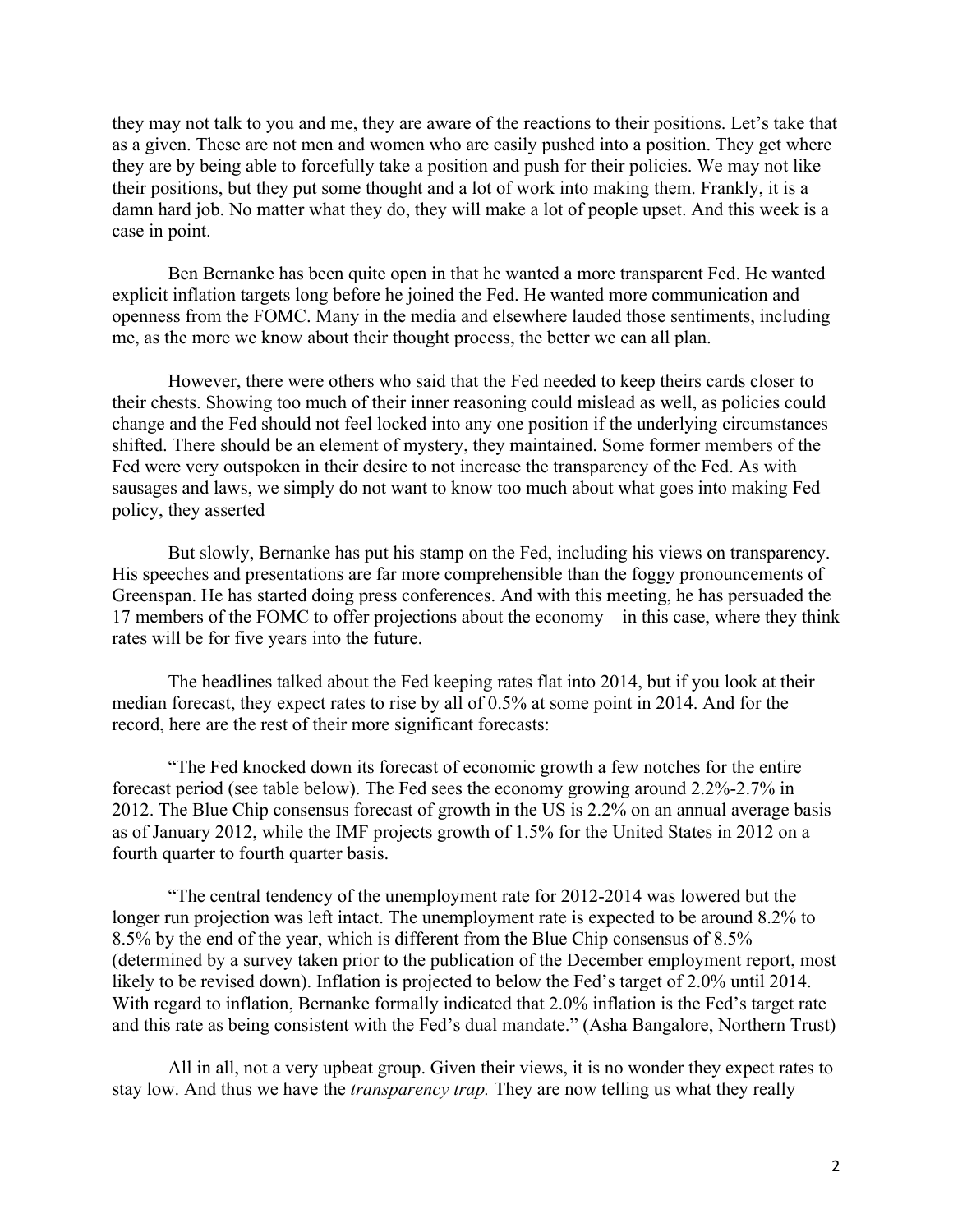think, something that most people in most places wanted only a short while ago. And we see the 17 individual forecasts, so we can get a sense of the range of opinion, which is quite wide, actually. Look at the following graph, which shows us when the members of the FOMC expect rates to finally begin to inch up.

Note that six members expect rates to rise within the next two years and four expect rates to be flat into 2015, with two members thinking rates will not rise until 2016. And over whatever they define as the "longer term," they expect the Fed Funds rate to be 4.25%. (Which causes me to mangle that song from the children's movie classic, *Snow White:* "Some Day My Price Will Come.")



#### **Tell Us What You Think We Want to Hear**

If we want to know what they think, and they tell us, are we then going to shoot the messenger? We asked, they delivered. If they gave us those projections and did not change their interest-rate projections from the last meetings, they would be subject to ridicule, because they did not say in the statement what they really believed.

In a very real way, they were forced to say they expected rates to be flat for 2-3 years. To say anything else would have been rather pointless, at best, and subject to even more intense criticism at worst. Once they opted for transparency, they were forced to take the position they did. Put this in the category of "be careful what you ask for, because you may get it."

Now, take note. And I do not mean this as a specific indictment of Fed economists and forecasters. This goes for all of us who dare venture a thought about the future.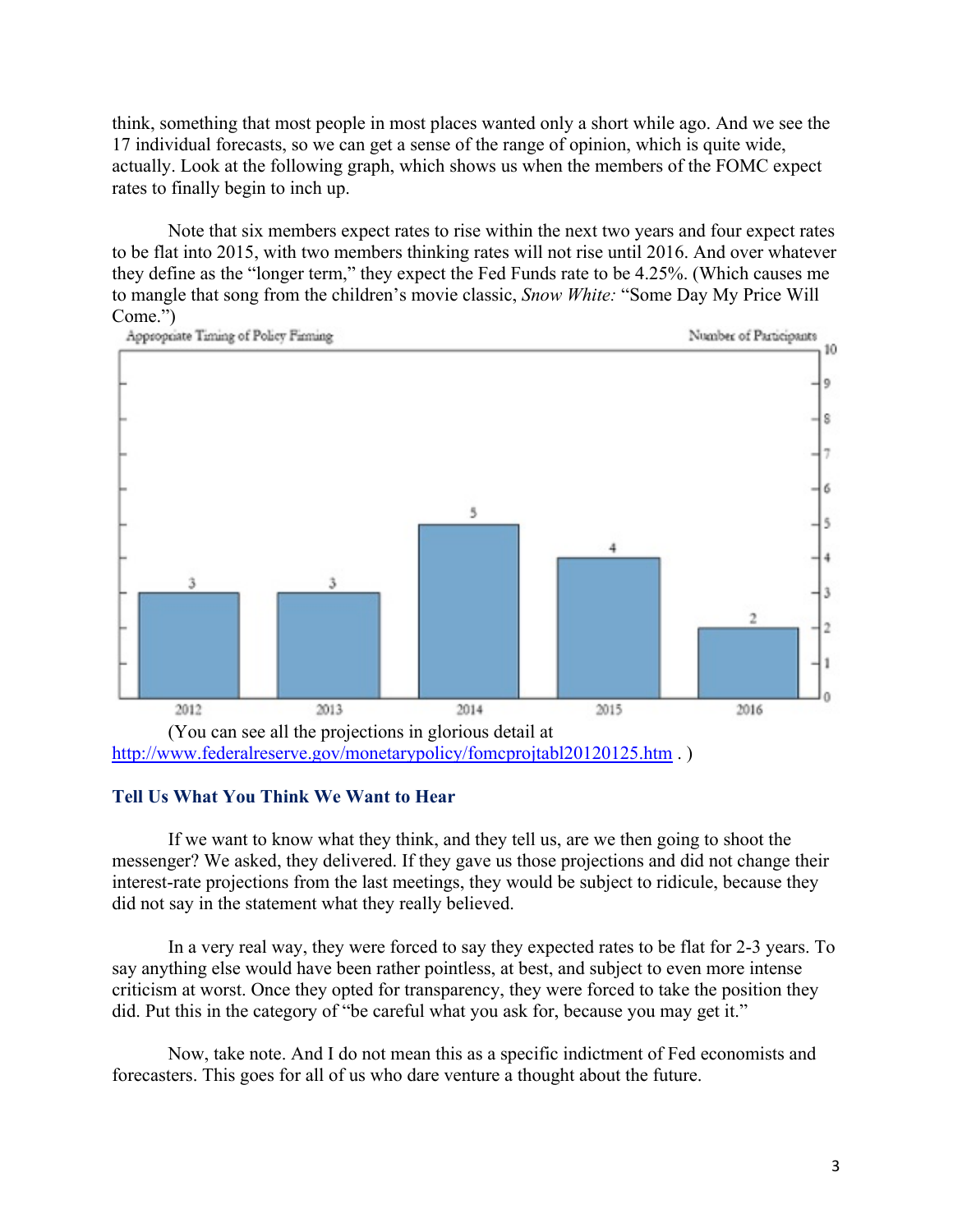There is a natural tendency to take current conditions and project them forward. Which is why stock analysts who forecast earnings are so predictably bad. And the all-star team of blue chip economists (in the US) have yet to predict a recession, even when one has started, let alone in advance! Once you rely on models, you are doomed to error. I have read studies that show analysts are not even as accurate as one would expect from simple random selection.

I think we should take these Fed projections as more of a curiosity, for at least the next two years. In two years we will have 16 data points (8 meetings a year) which will show us some of the evolution of their thinking, and that will be very interesting.

For what it's worth, if someone had asked me, I would have said that rates will be flat for a very long time. We inhabit a deflationary, deleveraging reality. That suggests lower inflation. I have written at length why unemployment will be higher than we are comfortable with; it is just a product of the current environment and simple math. To see unemployment come down we need to see growth in the 3.5% range, and our next topic will show us why we are not even close to that number.

#### **A Very Soft GDP Number**

GDP came in at 2.8% for the  $4<sup>th</sup>$  quarter of 2011. That is a respectable headline number, given that the US economy only did 1.6% for the whole of last year. For those who look at this number as half full, I offer the following observations. First, examine GDP growth for the last few vears. The 4<sup>th</sup> quarter has been much better than previous quarters, and then GDP dropped off again.



SOURCE: WWW.TRADINGECONOMICS.COM | BUREAU OF ECONOMIC ANALYSIS

The 2.8% number is softer than it looks. Two-thirds of that growth (1.9%) was from inventory build-up (standard accounting practice says that growth in inventory increases GDP, while sales of inventory reduces it). "Real final sales (GDP less inventory changes) expanded at an anemic 0.8% annual pace in the fourth quarter, a sharp slowdown from the third quarter's healthy 3.2% rate. That paints a different picture from the apparent pick-up in headline GDP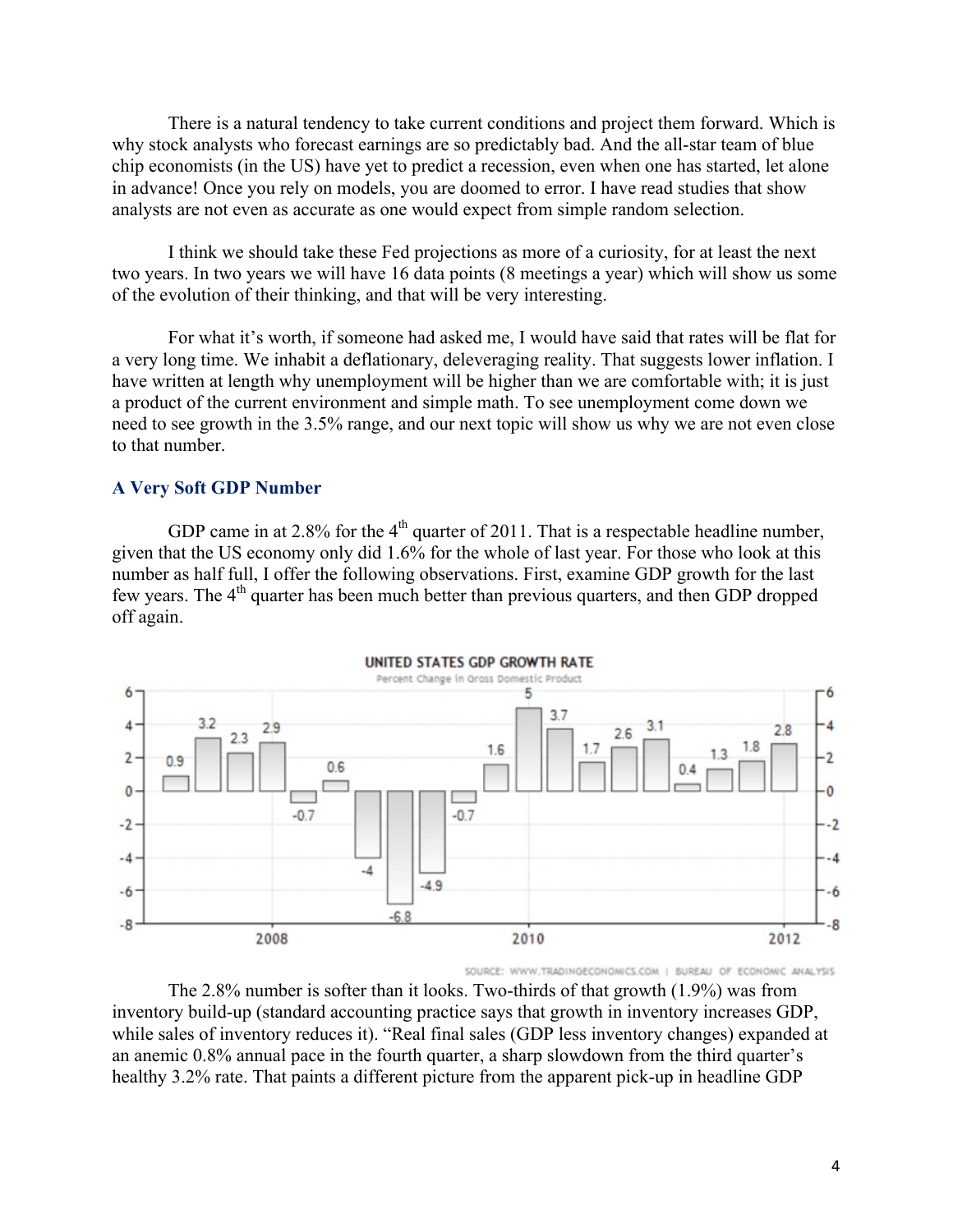growth from the third-quarter's 1.8% yearly rate. The difference reflects the shift to inventory building in the fourth quarter from a drawdown in the third quarter." *(Barron's)*

I suppose one could spin inventory growth as businesses being optimistic about future sales and building inventory, but given the weaker retail sales of late (in comparison to previous years) that is rather doubtful. And so all that really happened was a total reversal of inventory sales in the previous quarters. There will be a drawdown of inventories over the next few quarters, which will be a drag on future GDP numbers, much like the pattern we have seen the past few years.

Retail sales growth was not strong. And for the last year, 90%-plus of total retail sales has come from decreased savings, as the savings rate dropped from 4% to 2%. It will be hard to go much lower, so the "boost" we got last year from retail sales accounts for most of the year-overyear growth in GDP. If most of retails sales *growth* came from reduced savings, that suggests that retail sales will not offer much in the way of growth for the coming year. Just saying.

Further, when calculating real GDP, one subtracts inflation. The Fed prefers an inflation measure called PCE (Personal Consumption Expenditures). It is essentially a measure of goods and services targeted toward individuals and consumed by individuals. The number you read in the various media is the CPI or Consumer Price Index. The CPI is inflexible, in that it's always the same basket of goods. PCE on the other hand, is supposed to take into consideration the notion that if steak is too costly, we'll eat hamburger. The CPI is typically 0.3-0.5% higher than the PCE, which is convenient if you want the GDP number to look better.

The Fed changed to PCE in February of 2000. The change was buried in the footnotes of the annual Humphrey-Hawkins testimony by then-Fed Chairman Greenspan. So the anemic growth of 1.9% for the last decade would have been even worse if we had used the previous measurement of inflation (CPI). Understand, there is an argument in favor of using PCE, as many academics argue that CPI actually overstates inflation. But there is also an argument to use CPI. It somewhat depends on what you want the final numbers to be.

Fast forward to today, and the year-over-year change of CPI was 2.5%, with the PCE only rising 1.7%. And last quarter was down sharply, to  $+0.04\%$  on an annual basis. An anomaly of lower energy and commodity costs? Partially, for sure. So if their target rate of inflation is 2%, using PCE gives the Fed grounds for a looser monetary policy.

All in all, GDP was helped by numbers that are not likely to repeat. For a long time I have maintained that the US economy is in a Muddle Through range of around 2%. I remember when last year at this time we had estimates of 4-5% growth for 2011. I looked so bearish. Now, not so much, as 2% would have been better than what we got.

I think we will be lucky to Muddle Through again this year. Mind you, if it was not for a potential shock coming from a serious European crisis and real recession, the US should not slip into outright recession this year.

#### **Central Banks: A High-Wire Balancing Act**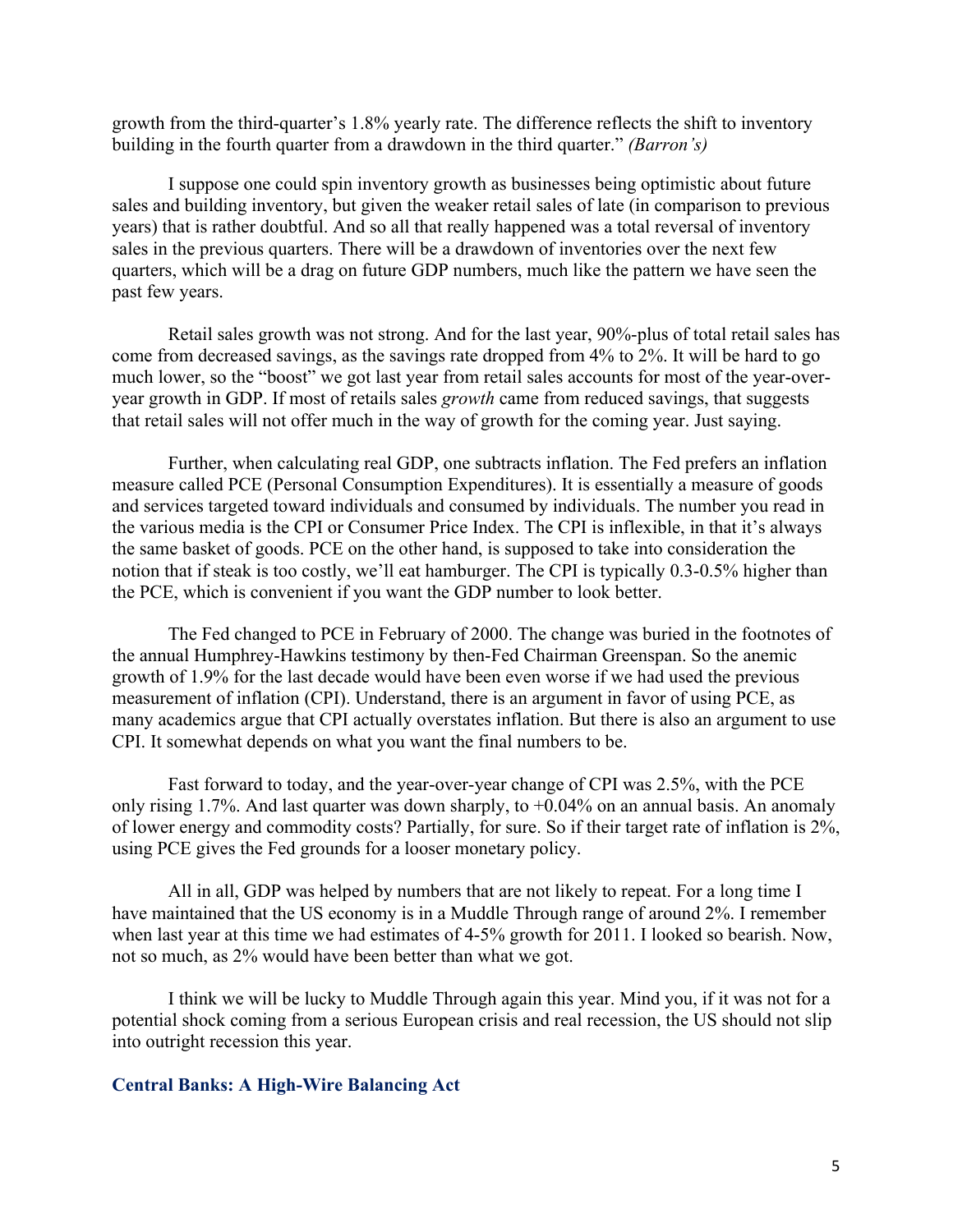I got this note from bond maven (and Maine fishing buddy) Jim Bianco (courtesy of Barry Ritholtz). It made me sit up and take notice. He compared the balance sheets of the four largest central banks (the US, Europe, Japan, and China) and then four European central banks (Germany, England, France, and Switzerland). There has literally been an explosion in all their balance sheets. Interestingly, China has seen the largest growth. And where is the inflation that one would expect from all the monetary printing? You can see some of it in China, but not anywhere else.

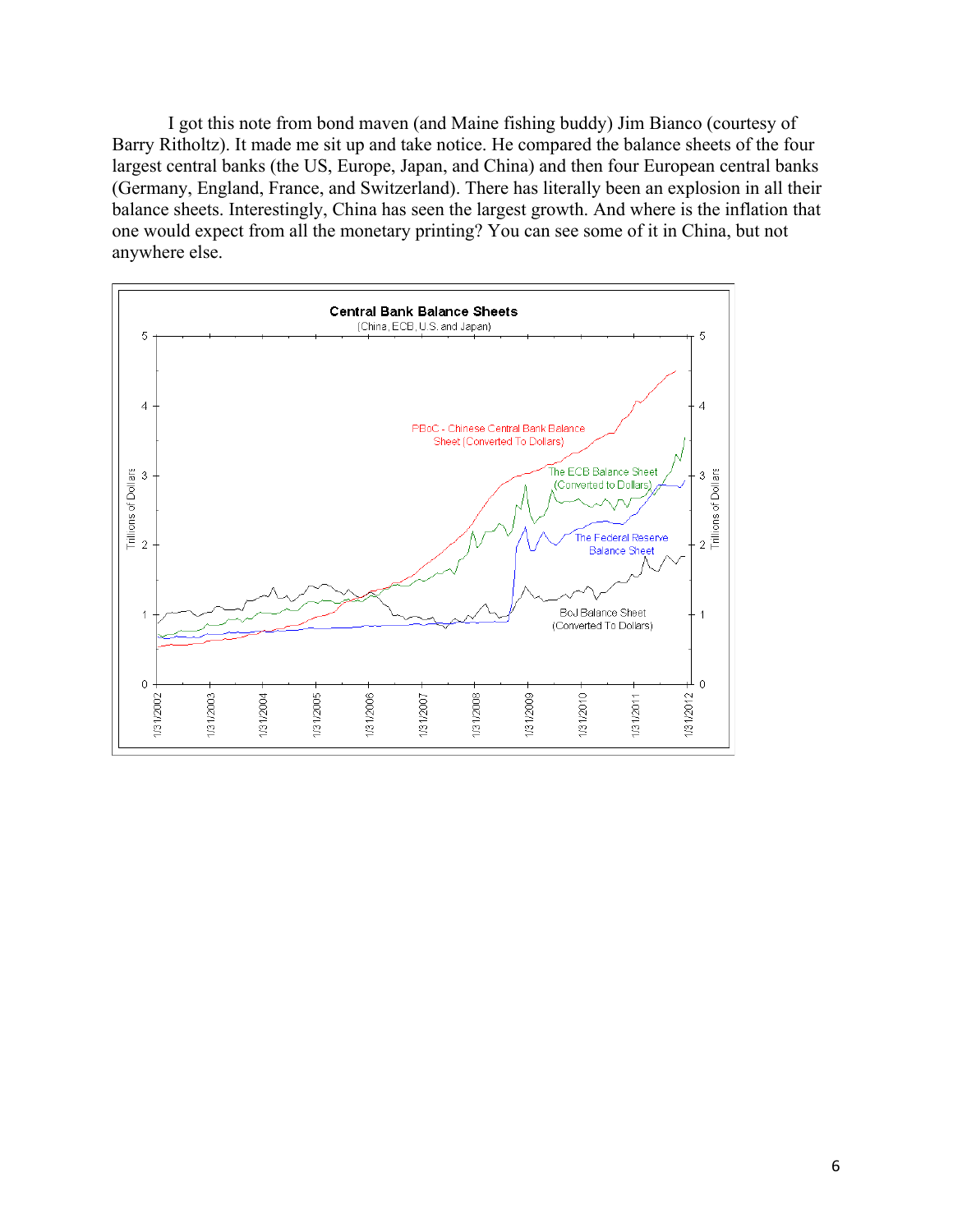

Jim points out that central bank balance sheets, when taken together, have spiked recently in relationship to total world stock market capitalization. He concludes with these thoughts:

## **What Does It All Mean?**

"2011 was so difficult because all stocks seemingly moved together. It was as if every S&P 500 company had the same chairman of the board that knew only one strategy, resulting in a high degree of correlation between seemingly unrelated companies.

"Massive central bank involvement in the *markets* risks returning us to a de facto centrally planned economy. Those S&P 500 companies all have the same chairman; it is Ben Bernanke because his policies are affecting everybody. That is what makes money management so difficult. Correlations will ebb and flow; they always do. But what makes them go away? This will only happen when governments and central banks go away.

"But if they go away, then does that not mean things get ugly? Maybe they do get ugly, but it also means that we sort out the excesses in the market. We reward the people that do the right thing and we punish the people that do the wrong thing. And we have an adjustment process that may be ugly, but then we have a period of long expansion.

"Central banks are ruling markets to a degree this generation has not seen. Collectively they are *printing money* to a degree never seen in human history.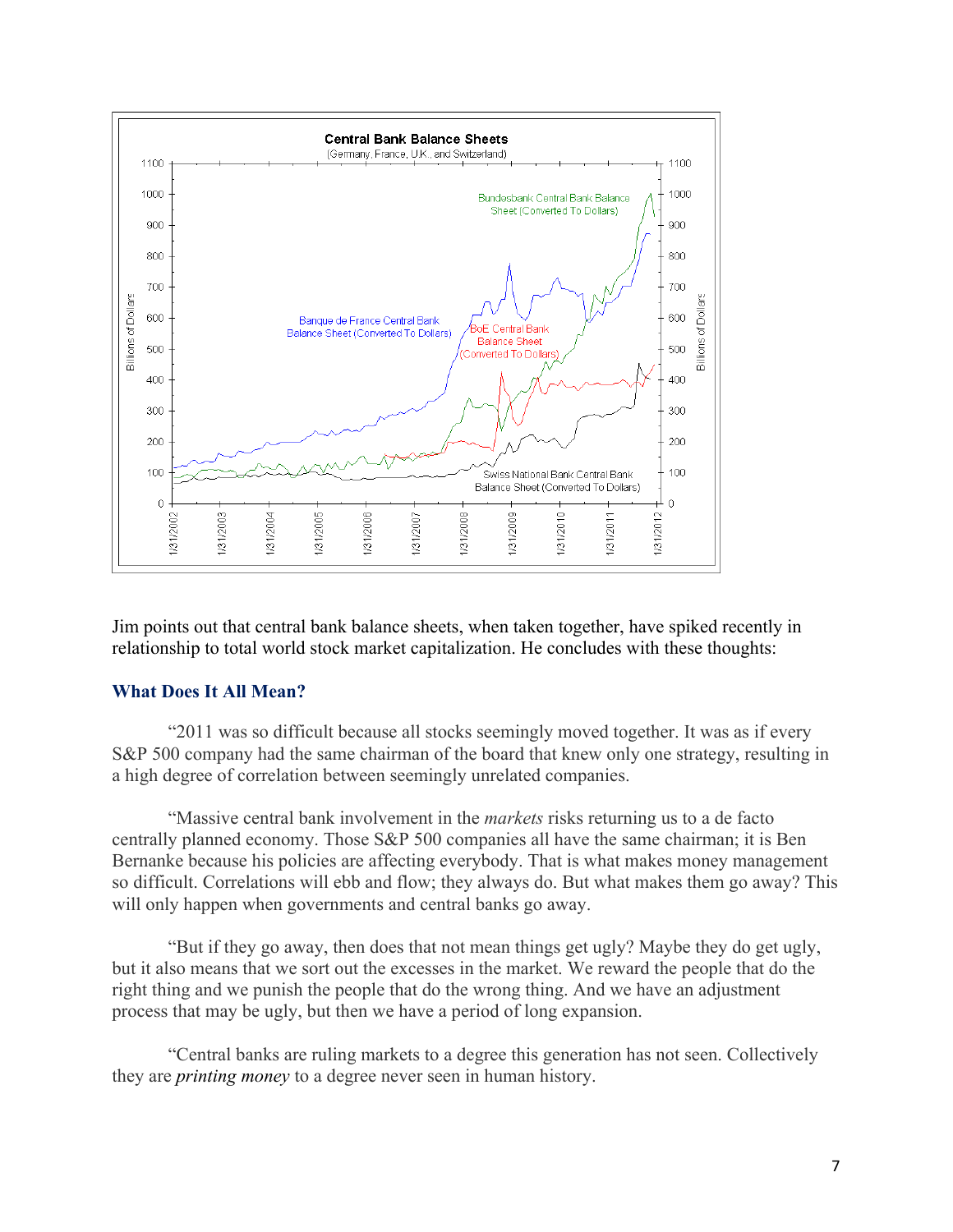"So how does this process get reversed? How do central banks pull back trillions of dollars of *money printing* without throwing markets into a tailspin? Frankly, no one knows, least of all central banks as they continue to make new money printing records.

"Until a worldwide exit strategy can be articulated and understood, risk markets will rise and fall based on the perceptions and realities of central bank balance sheets. As long as this is perceived to be a good thing, like perpetually rising home prices were perceived to be a good thing, risk markets will rise.

"When/If these central banks go too far, as was eventually the case with home prices, expanding balance sheets will no longer be looked upon in a positive light. Instead they will be viewed in the same light as CDOs backed by sub-prime mortgages were when home prices were falling. The heads of these central banks will no longer be put on a pedestal but looked upon as eight Alan Greenspan's that caused a financial crisis.

"The tipping point between balance sheet expansion being bullish for risk assets versus bearish is impossible to know. Given the growth rate of central bank balance sheets around the world over the past few years, we might not have to wait too long to find out. Enjoy it while it is still bullish"

You can read the whole piece at The Big Picture: http://www.ritholtz.com/blog/2012/01/living-in-a-qe-world/

### **A Few Thoughts on LTRO**

The ECB is taking almost any quality asset a European bank offers up and putting it on its balance sheet, as part of its long-term refinancing operation (LTRO). Basically, this allows a bank to post an asset at the central bank and receive 1% money, which they can turn around and use to either improve their own balance sheet and liquidity or buy European sovereign debt at, say, 6%. If the bank then makes 5% on the loan and leverages it up, it can "get whole" in a short time.

This is the same principle (in theory) that Paul Volcker used in 1980 when he allowed US banks to carry the debt of defaulting Latin American countries at face value. Given enough time and interest-rate spread, a bank can work its way out of a problem. And it worked for Volcker. Eventually, US banks made enough money to be able to write off the bad debts.

While this is a band-aid, an attempt to cover up the real problem of banks that are basically bankrupt and sovereign countries that are either in default or at risk of default, it is so far proving to help. Germany has essentially thrown in the towel on keeping the ECB from printing money. While they still growl and bark, like any well-trained dog they stay in the yard. They are a big dog, and their barking makes you nervous as you walk past, but so far they are allowing the ECB to prop up banks throughout Europe. On that point at least, Sarkozy won.

As long as LTRO continues, it should postpone the problem of a true banking crisis – until Portugal has to default, and then all eyes turn to Italy and Spain. If the ECB is allowed to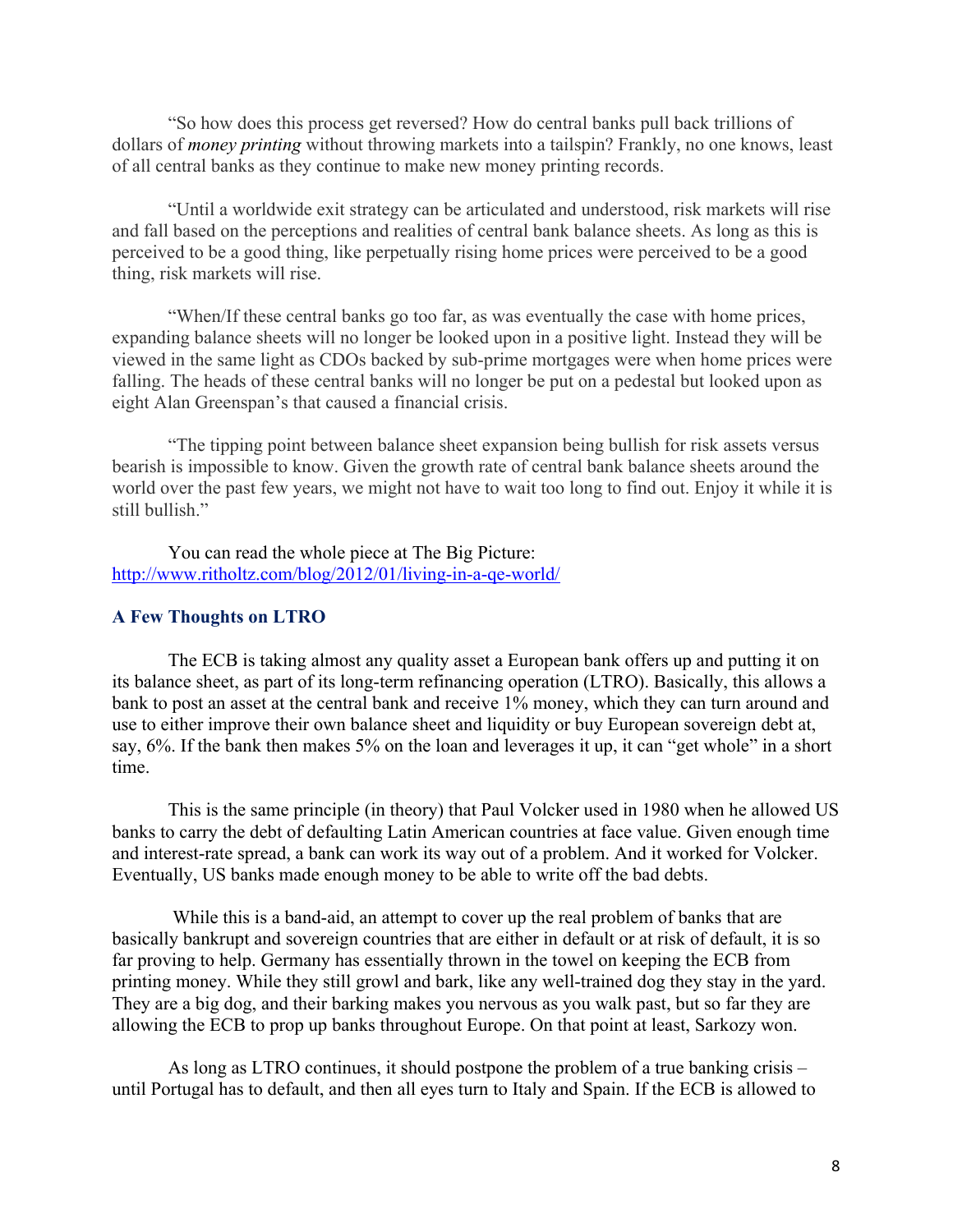fund Italy and Spain, even through the back door, it will mean Germany has made its choice to keep the euro intact, no matter the cost.

#### **Greek Exhaustion Syndrome**

One of my very good friends had a small private dinner this week with the chairman of a major German bank, who remarked, with a sense of gallows humor, that he thought he could get his fellow German banks to chip in enough money to give to Greece to just make them go away. They really have Greek Exhaustion Syndrome.

He also thought Portugal would eventually would have to leave, and said he thought he would take a haircut on Irish debt. Italy and Spain will somehow make it. At least that is the view from the top of the German bank pyramid.

Portuguese interest rates are soaring. Without life support from Europe, they cannot keep up their borrowing at rates that will allow them to recover. While they are gamely trying to reduce their deficit, austerity is reducing their GDP and thus their tax revenues. They will have no choice but to default at some point.

The interesting case is Italy. They have room in their budget to cut, as I have outlined in prior letters. If the ECB subsidizes their debt (lowering the interest-rate cost) or an agreement is reached to lower the rate on their bonds, they theoretically could make it. But either path is default by another name. Maintaining the status quo is not possible. It will not be long before they are at 130% debt-to-GDP, if Europe falls into recession. The IMF has long maintained that 120% is the line in the sand.

It is just a matter of who pays and how the payment is made. But someone will pay.

And there's this note for those who think austerity comes with few consequences. From the Centre for European Reform:

"Eurozone policy-makers – from President Sarkozy and Wolfgang Schäuble to the former President of the ECB, Jean-Claude Trichet – advocate that Italy and Spain should emulate the Baltic states and Ireland. These four countries, they argue, demonstrate that fiscal austerity, structural reforms and wage cuts can restore economies to growth and debt sustainability. Latvia, Estonia, Lithuania and Ireland prove that so-called "expansionary fiscal consolidation" works and that economies can regain external trade competitiveness (and close their trade deficits) without the help of currency devaluation. Such claims are highly misleading. Were Italy and Spain to take their advice, the implications for the European economy and the future of the euro would be devastating.

"What have the three Baltic economies and Ireland done to draw such acclaim? All four have experienced economic depressions. From peak to trough, the loss of output ranged from 13 per cent in Ireland to 20 per cent in Estonia, 24 per cent in Latvia and 17 per cent in Lithuania. Since the trough of the recession, the Estonian and Latvian economies have recovered about half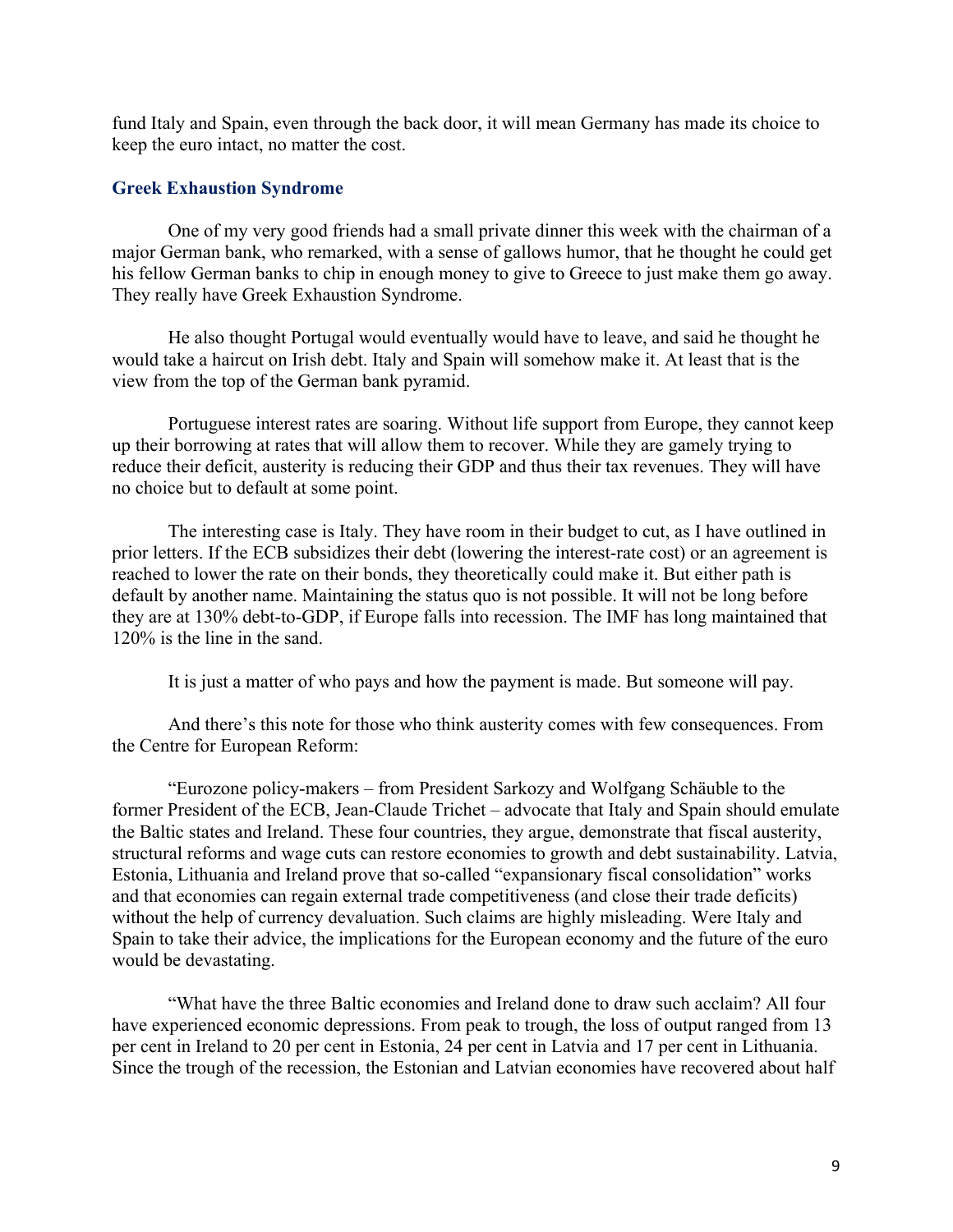of the lost output and the Lithuanian about one third. For its part, the Irish economy has barely recovered at all and now faces the prospect of renewed recession.

"Domestic demand in each of these four economies has fallen even further than GDP. In 2011 domestic demand in Lithuania was 20 per cent lower than in 2007. In Estonia the shortfall was 23 per cent, and in Latvia a scarcely believable 28 per cent. Over the same period, Irish domestic demand slumped by a quarter (and is still falling). In each case, the decline in GDP has been much shallower than the fall in domestic demand because of large shift in the balance of trade. The improvement in external balances does not reflect export miracles, but a steep fall in imports in the face of the collapse in domestic demand."

Portugal and Greece are on that path, if they do not opt out of the eurozone. Italy and Spain cannot avoid the sad results of too much debt without major European support, which means the ECB, as no country will offer that amount of help, as none has the money to do so. But that means a lower-valued currency and purchasing power, higher energy and commodity costs, etc. As I keep saying, it is not a matter of pain or no pain, it is simply a choice of which pain and how much of it you want to have.

It is interesting to watch the game being played with Greek debt (merely interesting, because I have no Greek debt). Private bond holders are now looking at only getting about 30% on the euro. They are now asking that the ECB share some of their pain, and the IMF seemingly agrees that the ECB should. The ECB is aggressively resisting any such notion. An interesting principle is being set here. If you do it for Greece, then the line will get much longer. The euro is on its way to parity with the dollar, as I have said for a very long time.

Those predicting the death of the dollar (at least against major world currencies) and hyperinflation do not understand the rather vicious nature of deflation and debt deleveraging. But that is a topic for a later letter.

Ah, but what do we have here, at 3:36 AM (via my London partner, Niels Jensen), but an article by Nick Doms on Examiner.com, asserting that, yes indeed, Greece will default:

"Greece plans an orderly exit out of the Eurozone according to two sources close to Mr. Papademos, Greek Prime Minister, who spoke on condition of anonymity earlier today. The sources confirmed that plans are ready to return to a legacy currency given the current circumstances and that such exit would be dealt with, quote 'in as orderly a fashion as possible' unquote….

"A Greek exit strategy will probably not be announced officially until early March when the EU finance ministers meet."

Well then, we shall see.

#### **Cape Town, Stockholm, Geneva, Paris, and London**